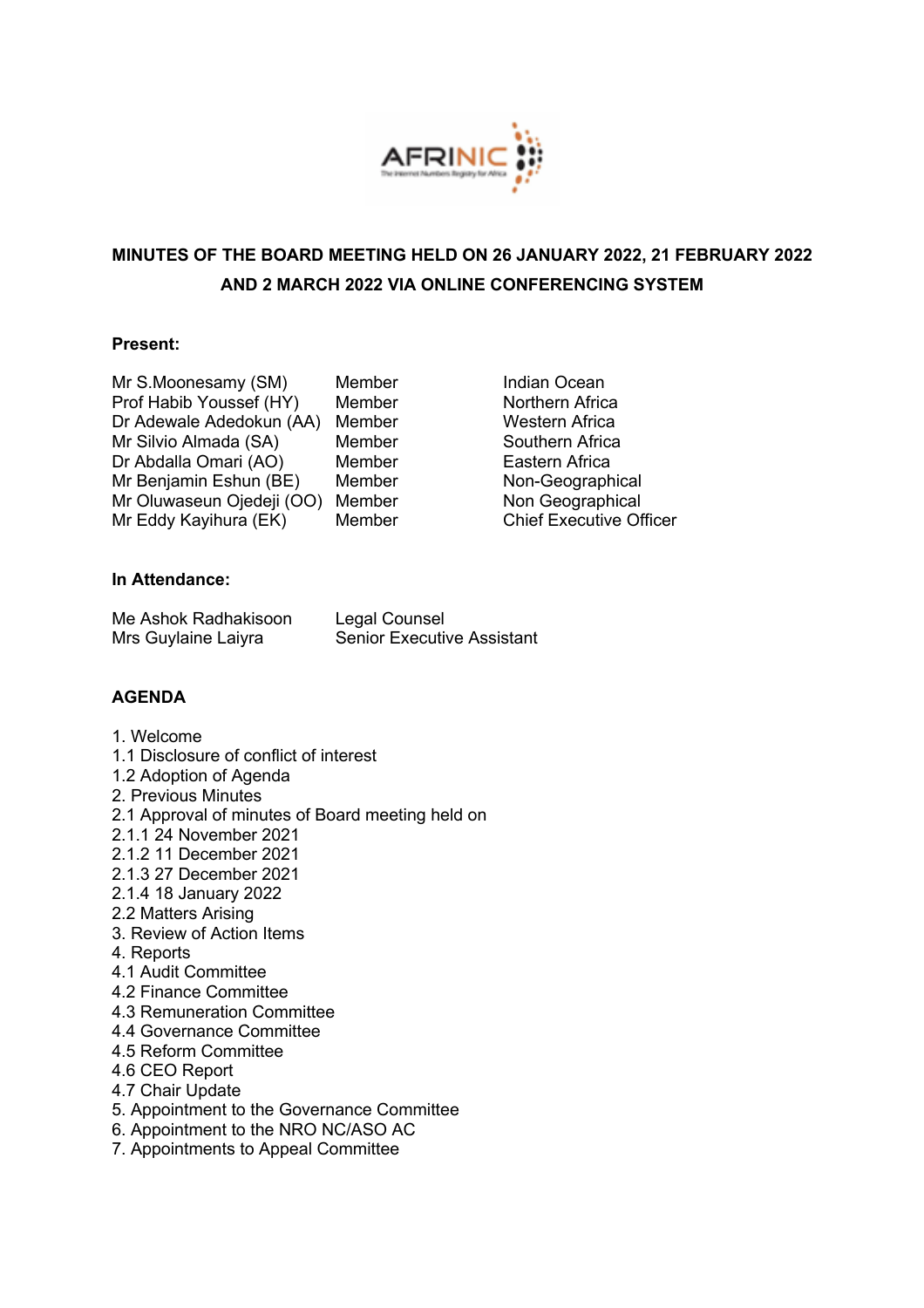- 8. Evaluation of Strategic Plan
- 9. Ratification of Number Resources Policy Proposals
- 10. Filling of Casual Vacancy
- 11. Board Elections Guidelines
- 12. A.O.B.
- 12.1 Meeting with the Council of Elders
- 12.2 AFRINIC ID Verification

## **A. MEETING DATED 26 JANUARY 2022**

# **BUSINESS OF THE DAY**

### **1. Welcome**

The Chair welcomed the members present and opened the meeting at 09:00 UTC.

A roll call was carried out to confirm quorum.

### **1.1 Disclosure of conflict of interest**

There was no disclosure of conflict of interest.

# **1.2 Adoption of Agenda**

The agenda was adopted with amendments. Proposed HY. Seconded AO.

#### **2. Previous Minutes**

# **2.1 Approval of minutes of Board meeting held on**

#### **2.1.1 24 November 2021**

#### **Resolution 202201.667**

The Board approved the minutes of the Board Meeting held on 24 November 2021 with amendments. Proposed OO. Seconded BE. Abstention: EK.

# **2.1.2 11 December 2021**

#### **Resolution 202201.667**

The Board approved the minutes of the Special Board Meeting held on 11 December 2021. Proposed HY. Seconded AO.

# **2.1.3 27 December 2021**

The Board deferred the approval of the above minutes to its next meeting as a Board member requested time to review them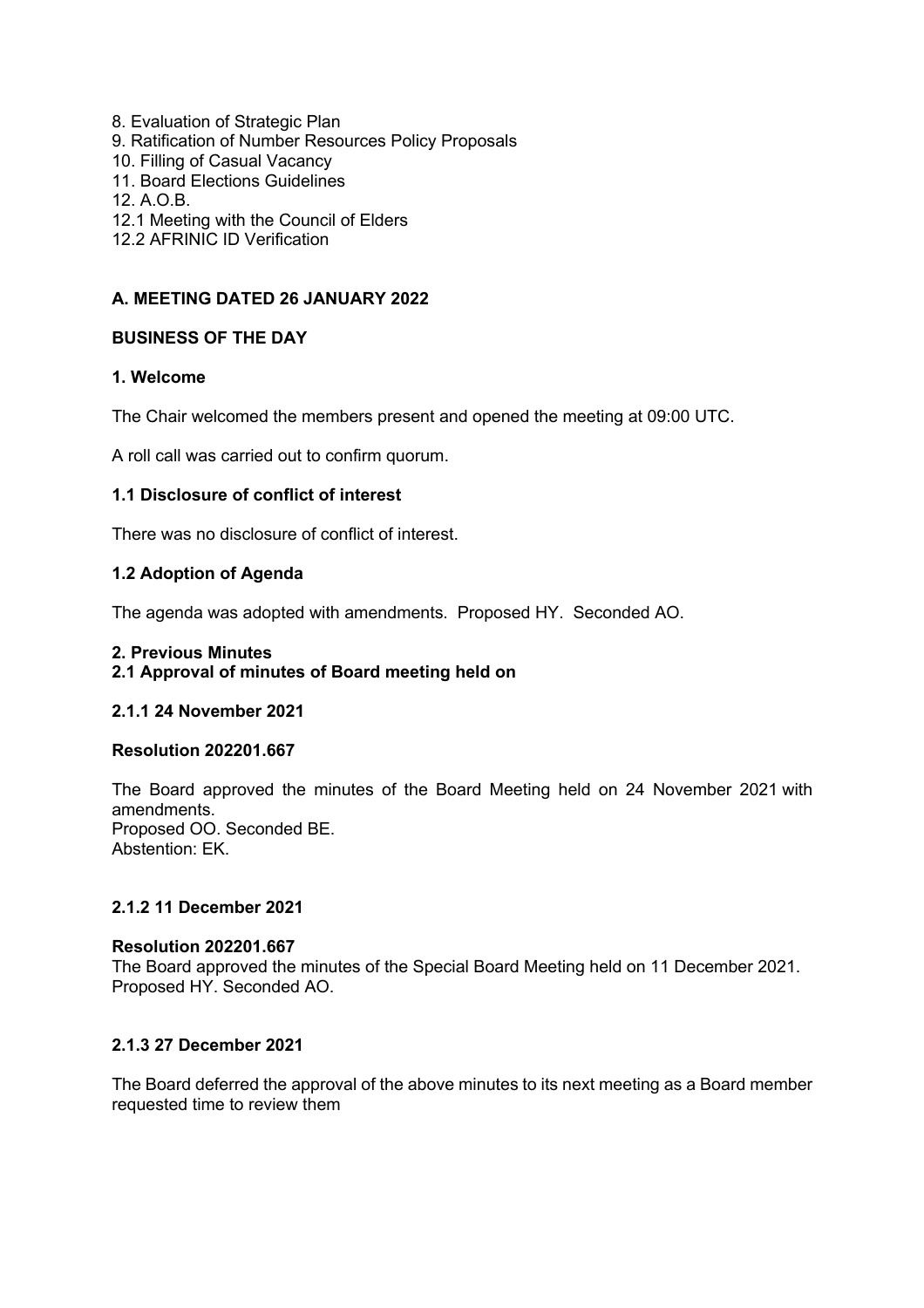# **2.1.4 18 January 2022**

Considering the discussion on the publication of the resolution 202201.666, the Board agreed to defer approval of the above minutes in its next meeting.

## **2.2 Matters Arising**

None

### **3. Review of Action Items**

**Action Item 202112.01**: The CEO to provide official confirmation of the unfortunate demise of Mr Serge Ilunga for formal records keeping.

**Status:** Action Item to be kept Open. In Progress. Deadline 15 February 2022.

**Action Item 202112.02**: The Chair to send a letter of condolences to the bereaved family. **Status:** Action Item to be closed. Completed.

**Action Item 202112.03**: The Chair to travel to Kinshasa, DRC to attend the funeral. The Board decided that AFRINIC should provide financial support to the bereaved family as a contribution to the funeral; and resolved as follows. **Status:** Action Item to be closed. Completed.

**Action Item 202112.04:** The Audit Committee to review the Whistleblower Policy by March 2022. **Status:** Action Item to be kept Open. Deadline March 2022.

**Action Item 202112.05:** The Remuneration Committee to follow up on the recruitment of a Company Secretary and to report back by end of February 2022. **Status:** Action Item to be kept Open. Deadline February 2022.

**Action Item 202112.06:** The Chair to have the contract of the COO signed by the 14<sup>th</sup> January 2021.

**Status:** Action Item to be kept Open. Deadline February 2022.

**Action Item 202112.07:** The Finance Committee to provide the Activity Plan 2022 by end of January 2022.

**Status:** Action Item to be kept Open. Deadline 15 February 2022.

**Action Item 202112.08:** The Chair to contact Mr Sylvio Almada Cabral to inform him about his appointment. The Secretariat to do the administrative procedures for his registration with the Registrar of Companies. A communique to be sent to the members to inform about the appointment

**Status:** Action Item to be closed. Completed.

**Action Item 202112.01:** The Management to launch a Call for Volunteers to fill the Board appointee to the Governance Committee seat. The Call for Volunteers to be for a period of 2 weeks.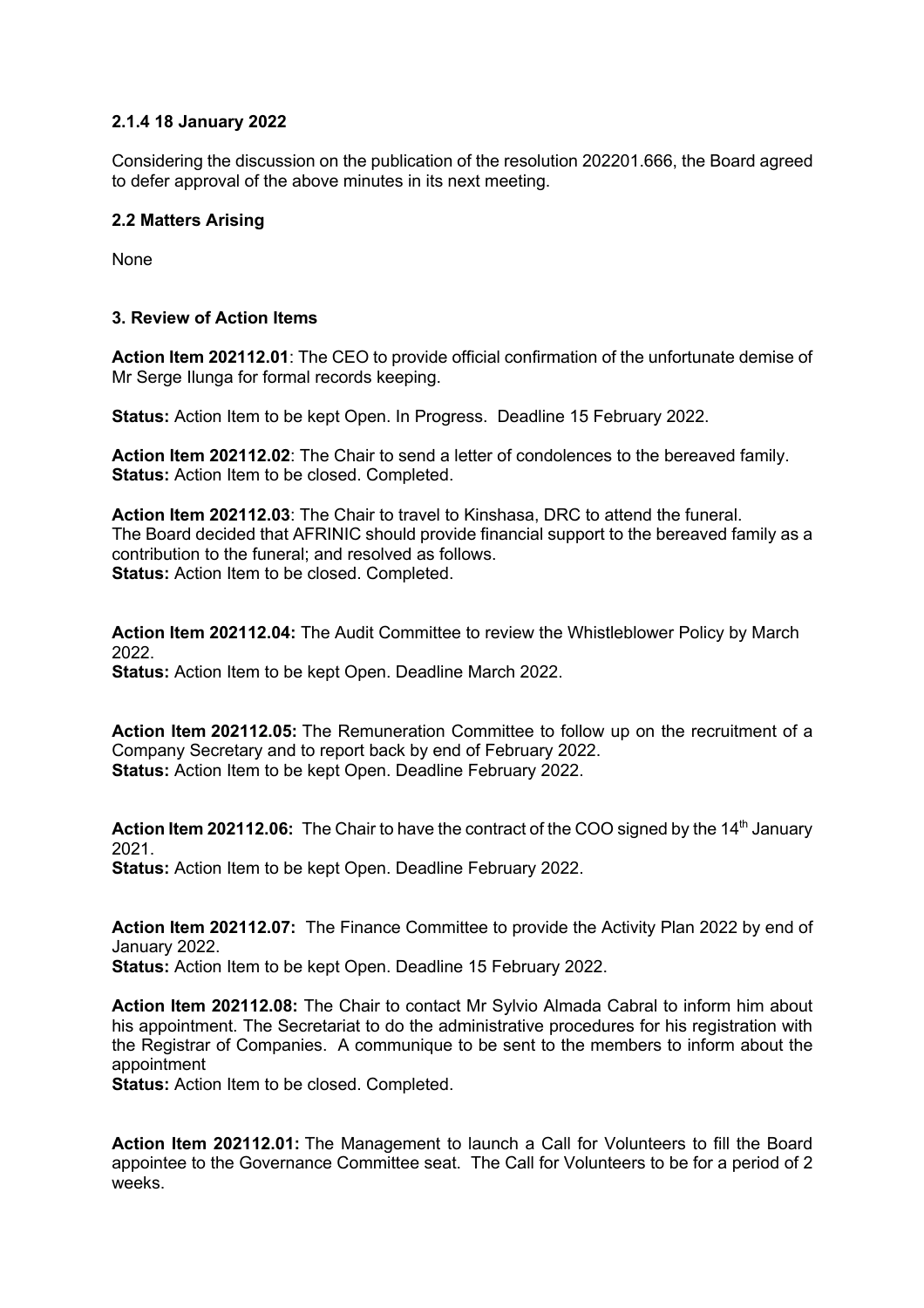**Status:** Action Item to be kept Open.

**Action Item 202112.02 :** The Management to launch a Call for Volunteers to fill the Board appointee to the NRO NC / ASO AC for the year 2022. The Call for Volunteers to be for a period of 2 weeks and to report back to the Board by 10 Dec 2021 **Status:** Action Item to be kept Open.

**Action Item 202112.03:** The Management to circulate the draft Board Travel Plan 2022 by Friday 26 November 2021

**Status:** Action Item to be closed. Completed.

**Action Item 202112.04:** The Management to circulate a draft Election Guidelines for comments by end of the week, Friday 26 November 2021. **Status:** Action Item to be kept Open.

**Action Item 202110.01:** FINCO to submit a report on the donations received and how it was spent by 1 December 2021.

**Status:** Action Item to be kept Open. New deadline February 2022.

**Action Item 202110.02:** The Chair to liaise with the COO, designate, and arrange for the finalisation and signature of the contract by 2nd November 2021. The REMCO Chair and the CEO to be in attendance to the meeting. **Status:** Action Item to be kept Open.

**Action Item 202107.01:** The Finance Committee to review the fees and discount policies by September 2021 and report to the Board. **Status:** Action Item to be kept Open.

**Action Item 202107.03:** The Management to provide the Audit Committee with clear timelines attached to the intended processes and targets to be achieved for the bulk whois incident. Deadline by August 2021. **Status:** Action Item to be kept Open.

**Action Item 202107.05:** The Remuneration Committee to review the CEO KPIs and report to the Board by 10 August 2021. **Status:** Action Item to be kept Open.

**Action Item 202006.02:** The AuditCo to share the Business Continuity Plan by 17 June 20 to the Board for approval **Status:** Action Item to be kept Open.

**Action Item 201905.04:** The CEO to review the current Travel Policy. The Remuneration Committee to oversee the implementation and report to the Board **Status:** Action Item to be kept Open. Action Item on the Board for follow-up. REMCO already submitted a revised Policy for approval.

# **4. Reports 4.1 Audit Committee**

The Board resolved to reconstitute the Audit Committee as follows;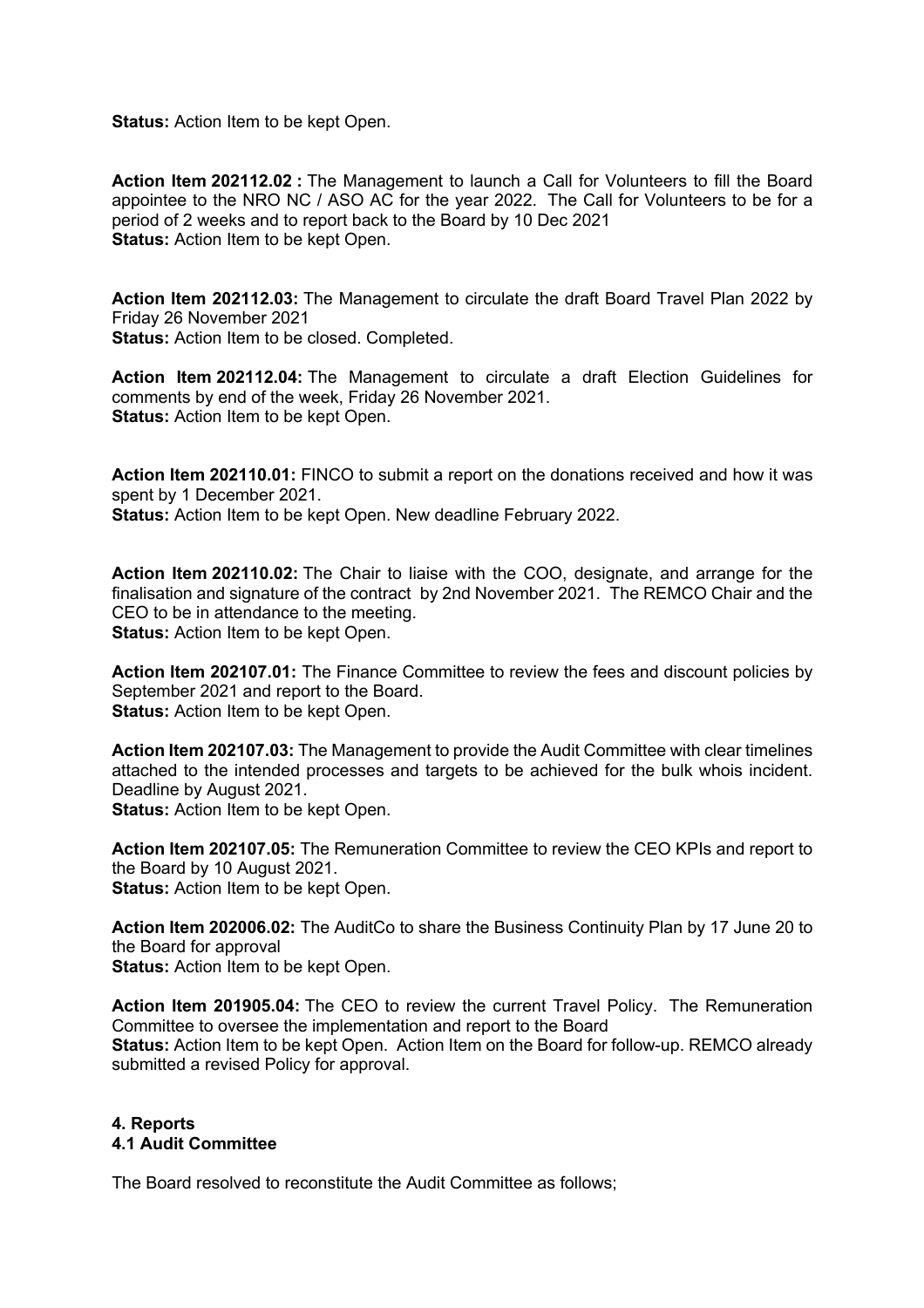### **Resolution 202201.668**

WHEREAS one member of the Audit Committee has passed away; RESOLVED to reconstitute the Audit Committee with Benjamin Eshun, Prof Habib Youssef, Oluwaseun Ojedeji and Silvio Almada.

Proposed BE. Seconded OO. Resolution passed. VOTE YES : HY AO BE AA OO SA EK SM VOTE No : None

The Board agreed to sign the Letter of Engagement of the external auditor.

# **4.2 Finance Committee**

The Board took note of the report of the Finance Committee.

i. Quarter 4 Financial Report

The Board took note of the financial report for Quarter 4 for the year 2021. The short version of the report to be published on the webpage.

ii. Payment of Legal Fees

The Committee recommended the payment of the legal fees for the services rendered by C & A Law Chambers as per the contract signed with the law firm.

## [REDACTED]

The Chair requested the CEO to share the agreement made with C & A Law to the Board.

After discussion, the Board resolved as follows;

#### **Resolution 202201. 673**

WHEREAS the services of C&A Law Chambers were retained for the purpose of consolidating AFRINIC's legal team in ensuring the defence of AFRINIC;

WHEREAS C&A Law Chambers has now submitted their invoices [REDACTED] amounting to [REDACTED] each representing part payment of professional fees for services rendered; RESOLVED to approve payment to C&A Law Chambers for the sum of [REDACTED]

Proposed EK. Seconder AA. Resolution passed. VOTE YES: EK AA HY AO BE SM SA OO VOTE NO

# **4.3 Remuneration Committee**

The Board Chair informed that the policies submitted for approval are being deferred to the next meeting.

# **4.4 Governance Committee**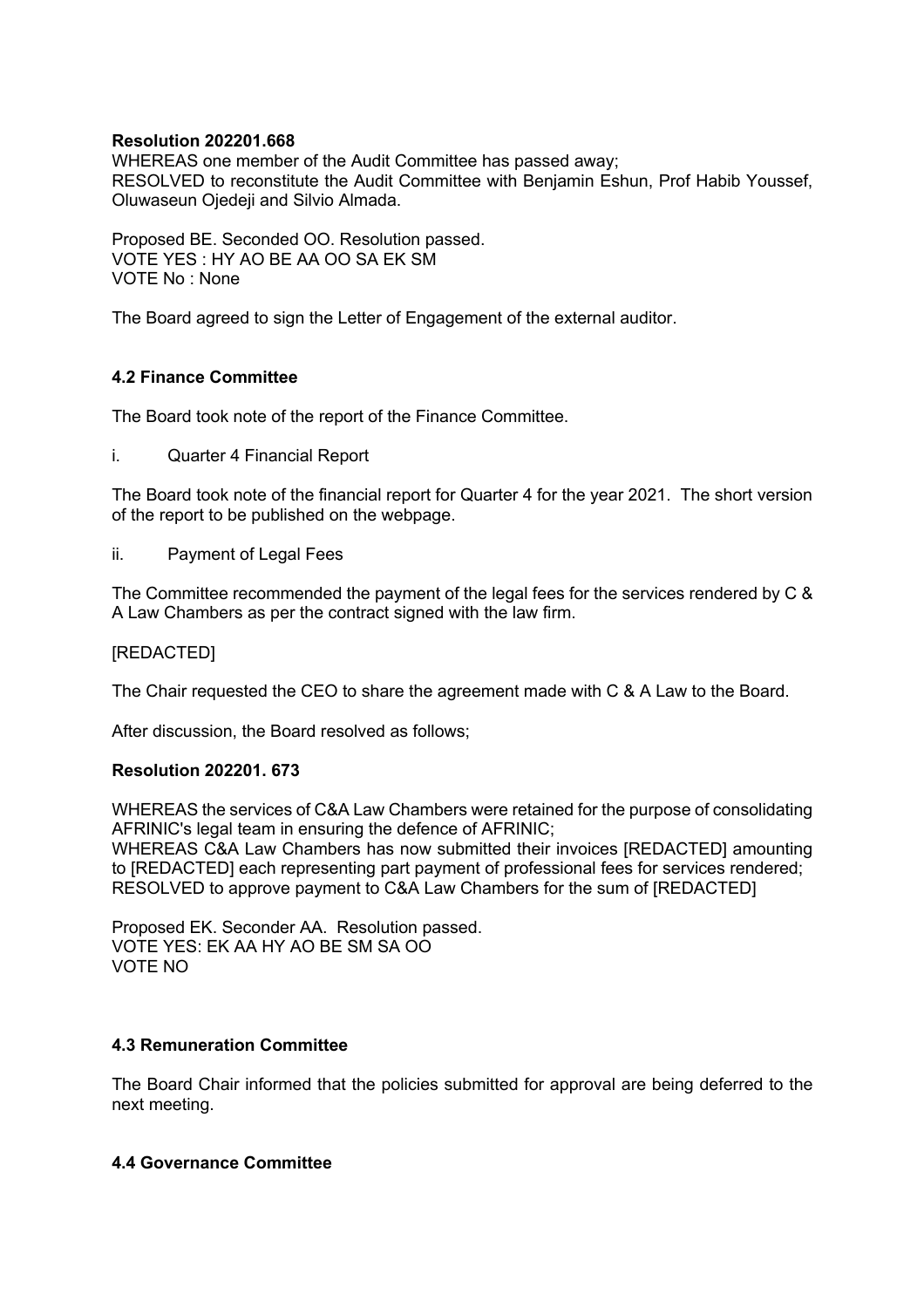No new update.

# **4.5 Reform Committee**

No new update.

## **4.6 CEO Report**

The Board took note of the operations report of the CEO.

i. Update on the Legal Cases

The CEO and the Legal Counsel briefed on the legal cases ongoing in Court, new cases filed against by Cloud Innovation Limited and forthcoming hearings as per board paper circulated.

The Chair requested for further information on the calculation of the security cost.

**New Action Item 202201.01:** The CEO to share the Security of Cost calculation with the Board by 2 feb 22

ii. Recruitment of the COO

The Board further discussed finalising the recruitment of the Chief Operations Officer which is still ongoing.

WHEREAS the Board passed resolution 202110.653 for the recruitment of the Chief Operations Officer

WHEREAS the Board now considers that the remuneration proposed therein cannot be sustained in the long run by the company;

RESOLVED to hire a candidate who is within the cost.

Proposed BE. Seconded AO. Resolution failed YES VOTE: BE AO SM NO VOTE: HY EK AA SA ABSTAIN: OO

The Chair ruled to proceed with the signature of the selected candidate.

### iii. JENGA

The CEO presented the JENGA Engagement project as per the Board paper circulated.

#### iv. African Internet Summit 2022

The Africa Internet Summit is scheduled between the 30 May 2022 to 3 June 2022 and discussion is ongoing with AFNOG to finalise the logistics.

**Resolution 202201.669**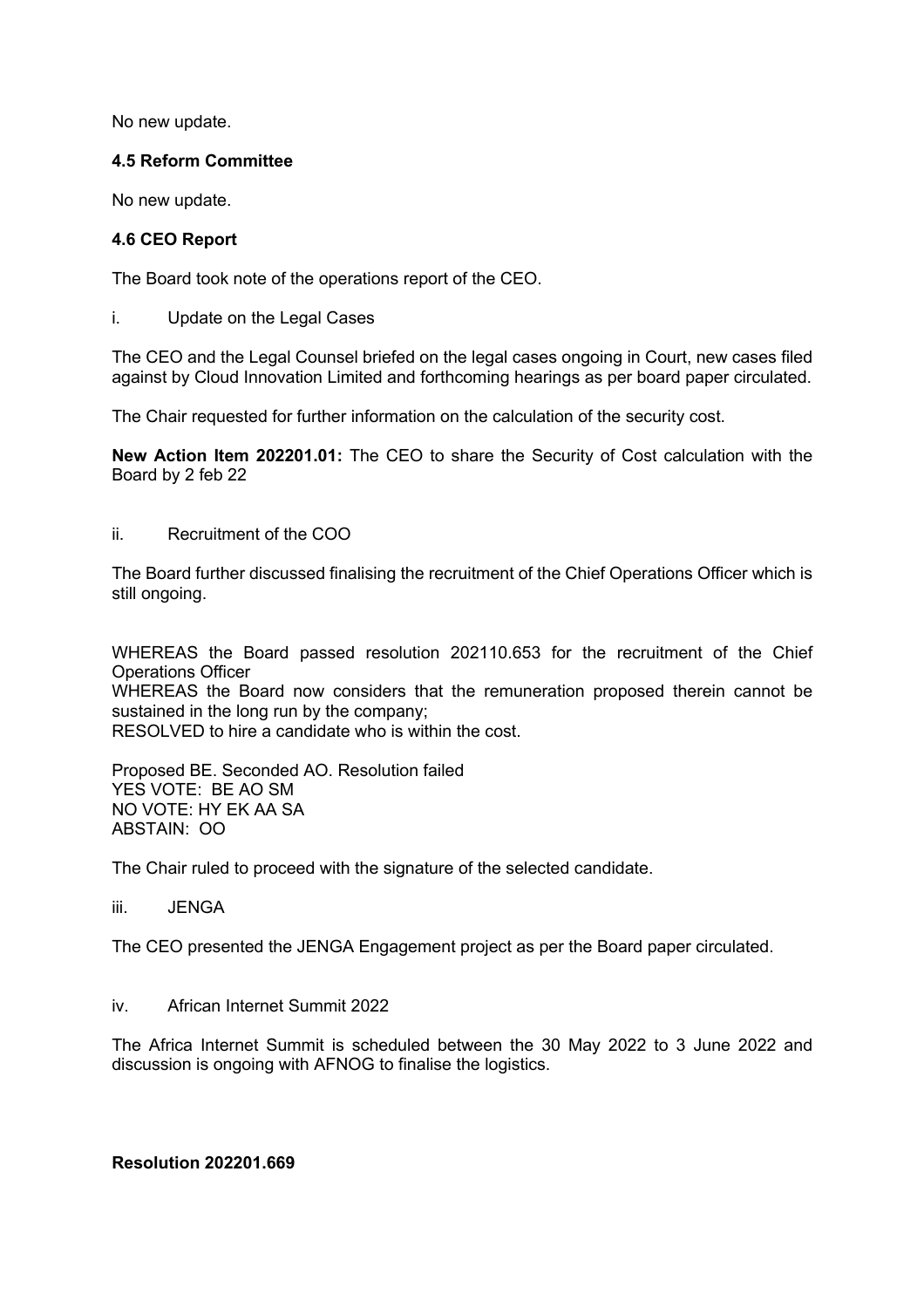RESOLVED that the African Internet Summit 2022 be held between the 30 May 2022 to 3 June 2022.

Proposed EK. Seconded OO. Resolution passed. YES VOTE: BE HY EK SA AA SM NO VOTE: None ABSTAIN: None

v. Nomination Committee 2022

The Board took note that the Nomination Committee 2022 is to be constituted the soonest possible. The matter to be further discussed under Agenda Item no 11 – Election Guidelines.

#### **4.7 Chair Update**

The Chair presented its report to the Board as circulated.

#### **5. Appointment to the Governance Committee**

The Board took note of the list of volunteers that has applied for the open seat under the Governance Committee.

#### **Resolution 202201.670**

RESOLVED to re-appoint Mr Daniel Nanghaka to the Governance Committee for a one-year term from 1 January 2022 to 31 December 2022

Proposed AO. Seconded BE Resolution passed YES VOTE: HY BE OO AO SM SA AA NO VOTE: None ABSTAIN: EK

#### **6. Appointment to the NRO NC/ASO AC**

The Board took note of the list of volunteers that has applied for the open seat under the NRO NC / ASO AC.

#### **Resolution 202201.671**

RESOLVED to re-appoint Wafa Dahmani to the NRO NC / ASO AC for a one-year term from 1 January 2022 to 31 December 2022.

Proposed BE. Seconded OO YES VOTE HY OO BE SM AO SA AA NO VOTE ABSTAIN: EK

#### **7. Appointments to Appeal Committee**

The Board took note of the need to constitute the Appeal Committee.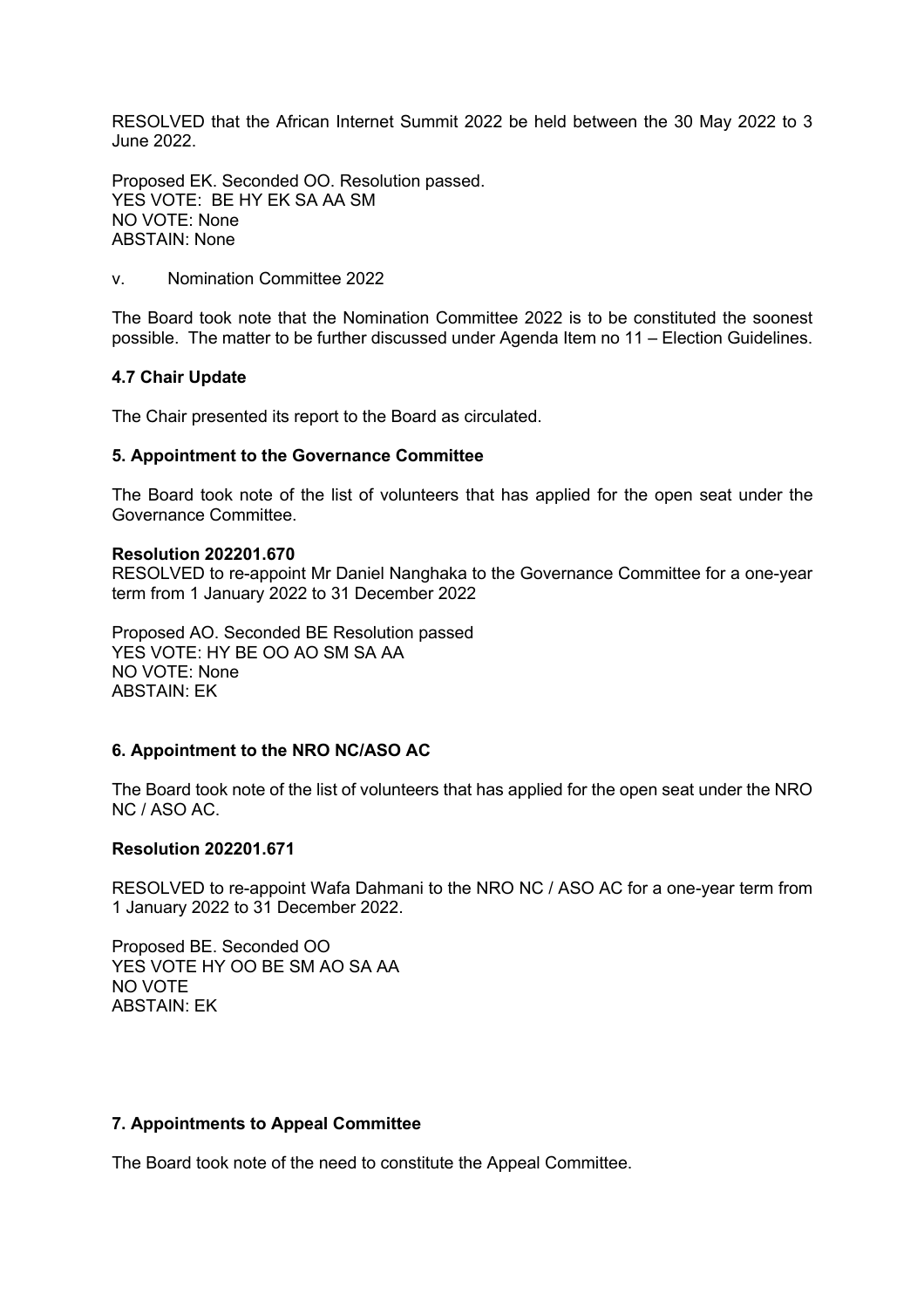**New Action Item 202201.02:** The CEO to launch a call for expression of interest for the 2 open positions of PDWG Co-Chairs and a former PDWG Chair for a seat on the Appeal Committee. Deadline 10 February 2022.

**New Action Item 202201.03:** The Chair to contact the NRO NC / ASO AC and the Governance Committee respectively for submission of a representative to the Appeal Committee. Deadline 10 February 2022.

### **8. Evaluation of Strategic Plan**

The Board took note of the evaluation of the Strategic Plan as circulated. The Chair pointed out that about half of the Key Performance indicators were around 50% and raised a concern about that.

The Chair opened the floor for discussion on the feasibility of an AFRINIC Foundation. The Finance Committee confirmed that the committee is working on the matter.

**New Action Item 202201.04:** The Finance Committee to submit a report to the Board on the feasibility of creating a foundation by April 2022.

### **9. Ratification of Number Resources Policy Proposals**

The Board took note of the ratification report of the RPKI ROAs for Unallocated and Unassigned AFRINIC Address Space'' AFPUB-2019-GEN-006-DRAFT03.

### **Resolution 202201.672**

WHEREAS the PDWG Co-Chairs recommended a proposal entitled " RPKI ROAs for Unallocated and Unassigned AFRINIC Address Space'' AFPUB-2019-GEN-006- DRAFT03 for ratification; RESOLVED to ratify the policy proposal

Proposed EK. Seconded BE. Resolution passed. YES VOTE: BE HY SA AA SM AO OO EK NO VOTE: None ABSTAIN : None

# **10. Filling of Casual Vacancy**

The Board discussed the casual vacancy for Seat 4 – Central Africa and decided to launch a call for expression of interest.

**New Action Item 202201.05:** The CEO to send a call for expression of interest for the casual vacancy Seat 4 Central Africa for a period of 2 weeks.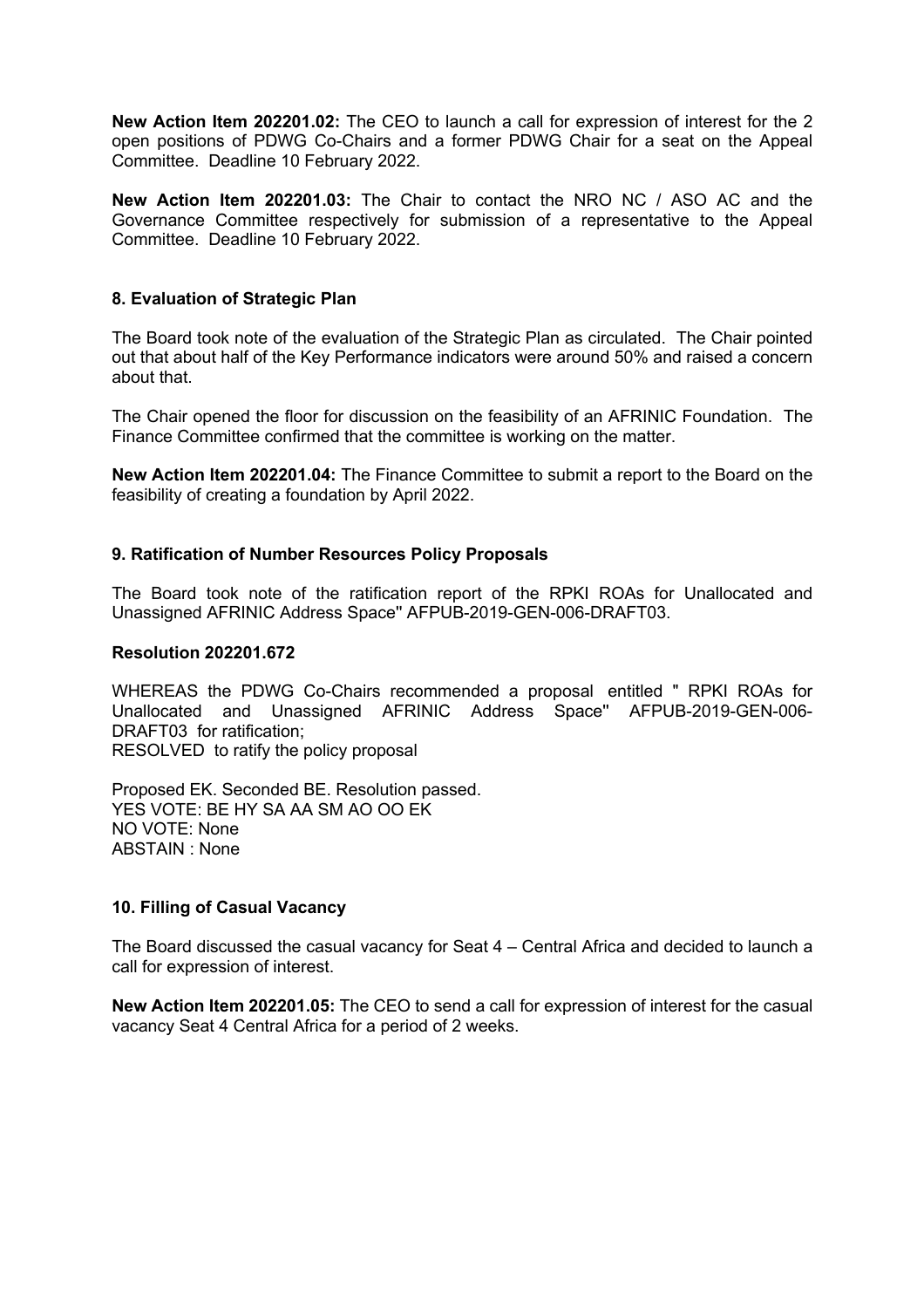## **11. Board Elections Guidelines**

The Board started to review the Election Guidelines 2022 and the seats that are up for elections in June 2002.

The Chair requested the CEO to seek further legal advice on the tenure of a Board Director.

The Board will continue discussion on the election guidelines in the next meeting.

The Chair adjourned the meeting at 15:12 UTC and to be continued on Wednesday 2 February 2022 at 09:00 UTC. Proposed EK. Seconded HY.

+++++++++++

The adjourned meeting scheduled for Wednesday 2 February 2022 was postponed due to cyclonic conditions prevailing in Mauritius. It was held on Wednesday 21 February 2022.

+++++++++++

## **B. MEETING DATED 21 FEBRUARY 2022**

# **MINUTES OF THE BOARD MEETING [ CONTINUATION ] HELD ON 21 FEBRUARY 2022 AT 09:00 UTC VIA ONLINE CONFERENCING SYSTEM**

#### **Present:**

| Member |
|--------|
| Member |
| Member |
| Member |
| Member |
| Member |
| Member |
| Member |
|        |

Indian Ocean Northern Africa Western Africa Southern Africa Eastern Africa [ joined at 10:50 UTC ] Non-Geographical Non Geographical **Chief Executive Officer** 

# **In Attendance:**

Me Ashok Radhakisoon Legal Counsel Mr. Kishna Dhondee Legal Officer (*Ag secretary and replacing Mrs. Guylaine Laiyra*)

# **AGENDA CTD**

- 11. Board Elections Guidelines
- 12. A.O.B.
- 12.1 Meeting with the Council of Elders
- 12.2 AFRINIC ID Verification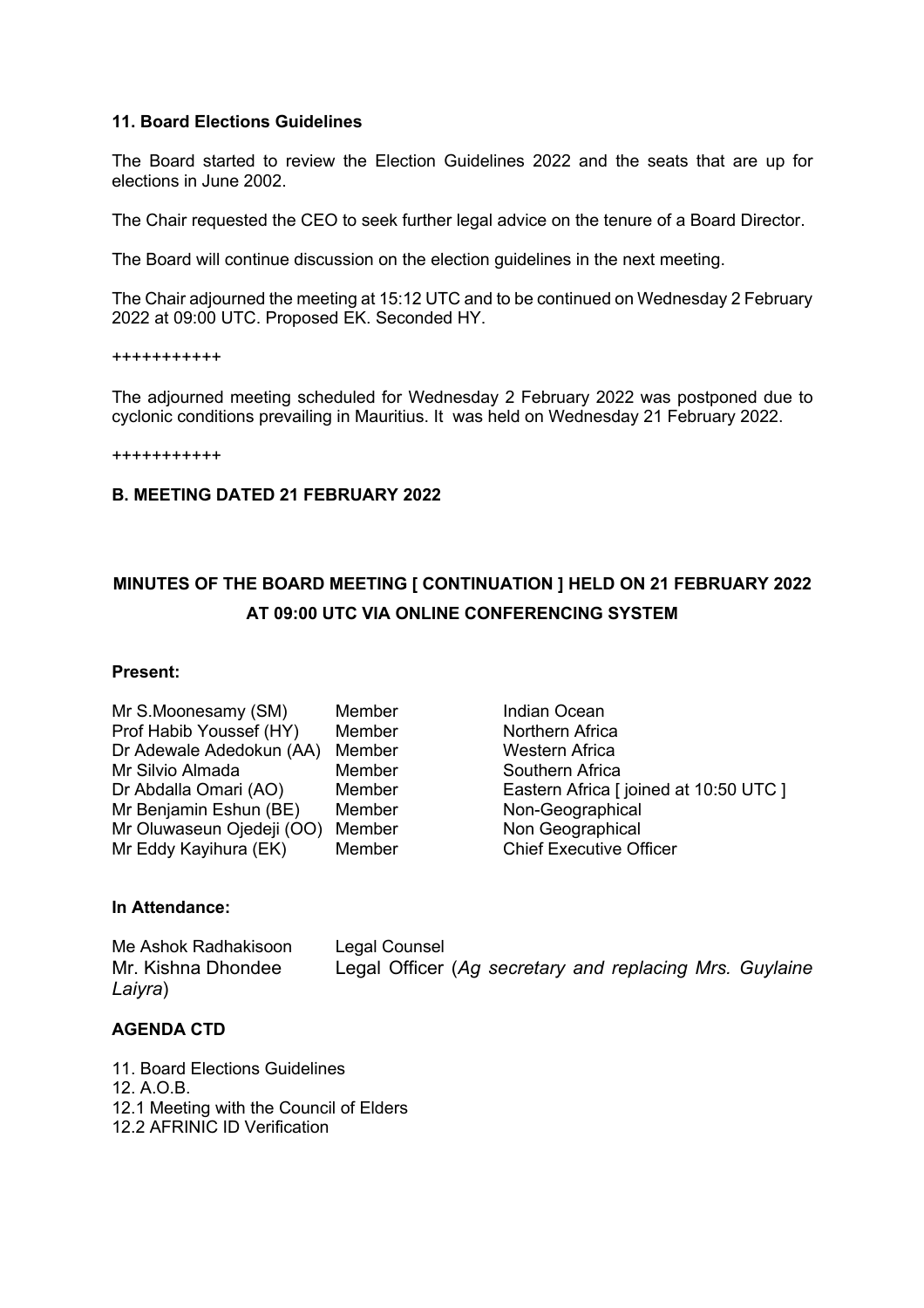# **BUSINESS OF THE DAY**

At the outset, the CEO **[EK]** informed the Board that Mrs. Guylaine Laiyra, the Secretary to the Board, has a predicament and thus unable to attend the meeting and that with the permission of the Board, Mr. Kishna Dhondee, Legal Officer, will replace her in her absence. No objection recorded.

The Chairman welcomed the members present and opened the meeting at 09:00 UTC. A roll call was carried out to confirm quorum.

# *Motion from director*

At this stage, one director **[AA]** moves for a motion to amend the agenda to insert 2 new items thereon. That motion was seconded by the CEO.

The Chairman sought advice from the Legal Counsel **[AR]** who advised that whilst it may not be proper to amend the agenda at this stage inasmuch as the proceedings are based upon an amended agenda, yet the Board may consider the motion if its requires an urgent attention of the Board.

In this respect, director **[AA]** was invited to state the gist of his motions which were of 2 folds:

- (a) A motion to approve the CEO's mission to the Smart Africa meeting to be held in Brazzaville;
- (b) A motion to amend the existing Board's Delegation of Authority.

The aforesaid motions were passed as follows: Yes Vote:: HY, AA, OO, SC, EK No Vote: None Abstain: SM, BE

# *Point of Order*

As a result of the above, one director **[BE]** raised a point of order to the effect that the newly agreed items cannot be taken up as the next items on the agenda, and that these should be put for discussion only after the existing items have been canvassed and prior to Any Other Business.

Legal Counsel **[AR]** assisted by stating that since the Board has already given its approval to the insertion of the 2 new items on the agenda, the placement thereof is secondary but subject to the nature and urgency of these items.

Following exchanges held, the Board agreed to take up the item *viz* the CEO's mission to Smart Africa immediately i.e. as New Item 11 on the amended Agenda so that the existing item viz Election Guidelines be reallocated as new Item 12. Likewise, the motion to amend the Board's Delegation of Authority is thus recorded as new Item 13, followed by Any other Business.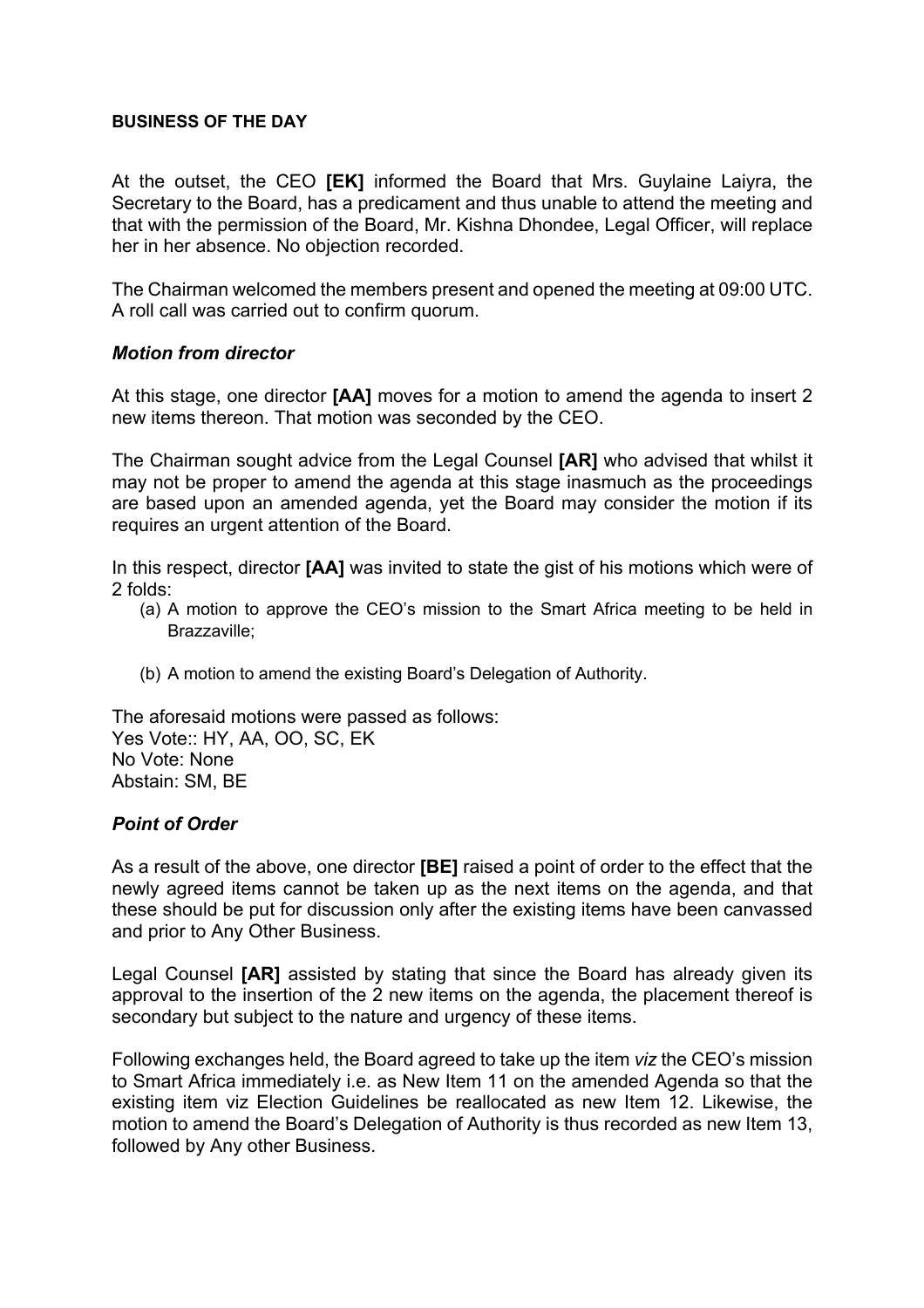# **11. CEO Mission to Smart Africa Meeting**

The Board took note that the CEO had sent an email regarding an invitation sent to Afrinic to participate in the Smart Africa meeting and he was awaiting a formal reply from the Chairman. He added that all other directors were copied in his said email and there was no intervention or reply from them either.

The CEO emphasised on the importance of Afrinic's participation in that meeting which is consistent with Afrinic's strategic objectives and that there are logistical implications of any delay in that respect.

# *Point of Clarification*

Director [BE] queried why the Chairman was, in the first instance, against the CEO's travel to the Smart Africa meeting; and further questioned the invitation extended to Mr. Christian Bope on the of Afrinic's representatives.

In reply to the above, the Chairman stated that he considered that since invitation required Afrinic to comment on the incident leading to Afrinic's accounts being frozen in 2021 as well as the existence of all the other pending cases, such participation may cause a legal risk to Afrinic.

In reply to both the clarifications sought by **[BE]** and to address the Chairman's apprehension *viz* the risk to the company, the CEO informed that the aim of Afrinic's participation is to provide such information which is already in the public domain without disclosing Afrinic's legal strategy in respect of the pending cases. He further added that the invitation was for one high-level representative of Afrinic and Dr. Bope's presence is simply due to the fact that the same invitation was also extended to the Council of Elders such that Dr. Bope will be attending as representative of the Council of Elders.

For the sake of completeness, the CEO also added that Mr. Arthur Carindal, Afrinic's Head of Stakeholder Engagement will also be attending to assist the CEO in his participation, and that Mr. Carindal's travel is a matter of operations.

At this juncture, discussions took place on whether the CEO's request to attend the Smart Africa meeting. One director **[O.O]** asked whether this matter ought to have reached the stage whereby the Board had to be solicited on such matters, and whether the Board could continue to perform its functions on trust. He further added that he was disappointed by the fact that the Chair single handedly took the decision not to allow the CEO perform his operational duty on trust concerns. He noted that the CEO has been representing the organisation on the legal cases and he has the responsibility to sufficiently represent the organisation publicly. If we cannot trust the CEO to do this then why did we hire him. He then requested that the Chair apologize to the Board for wasting so much time on the matter and requested that activities must continue in the normal course going forward, more so with mutual respect and that there should not be a perception of abuse of power from any quarters.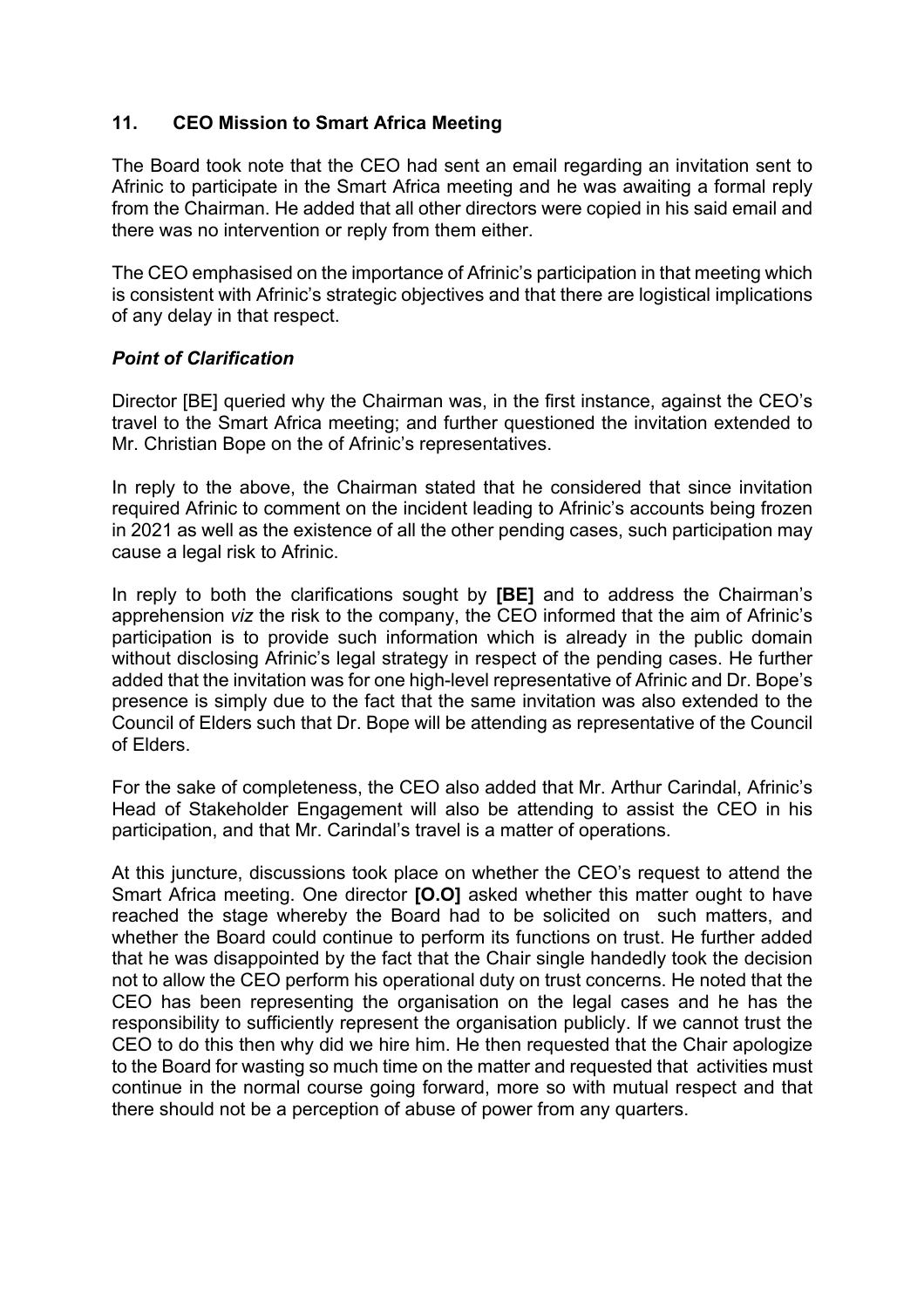Another director **[BE]** added that this issue ought to have been resolved between the Chairman and the CEO and emphasised on the need to maintain proper and effective communication between those concerned.

Following the above discussions, the Board, whilst recording the 'No Vote of **[SM/Chairman]** and abstention of **[BE]**, approved the CEO's mission as follow:

# **Resolution 202202.675**

**RESOLVED THAT** the Chief Executive Officer attends and participates at the Smart Africa Meeting to be held in Brazzaville on 24 and 25 February 2022 respectively.

Proposed EK. Seconded OO. Resolution passed. Yes Vote: OO EK AA SA AO HY No Vote: SM Abstain: BE

# **12. Board Election Guidelines**

In regard to the aforementioned subject matter, discussions were held on the number of elections to be held at the 2022 AGMM as well as the tenure of office to be allocated for each seat becoming vacant at the end of the said election, as well as considering the impact of the casual vacancies that arose in 2021.

The CEO added that the Board would, by now, have taken cognisance and considered both the legal opinions [one from Afrinic's in-house team and from C&A Law]. In essence, both legal opinions provide for 6 elections to be held at the AGMM 2022.

At this stage, one director **[BE]** questioned the admissibility of the legal opinion purported emanated from C&A Law inasmuch as it bore no signature thereon.

Following discussions held on this issue, the CEO informed that the document was an attachment to an email from the office of C&A Law and that same had been shared to all directors by email such that the traceability of the document cannot be put to question. He further added that he confirmed with the Legal Consultant at C&A Law that the document, despite dated 14 February 2021, was the final version of their opinion and that same has received the vetting of Me. Anwar Mollan SC before the holding of the present board meeting. Accordingly, the issue of admissibility of the legal opinion from C&A Law was resolved.

At this stage **[10.50 UTC]**, the Board welcomes the attendance of Dr. Abdalla Omari.

Director **[AO]** stated that, in his view, the 2 legal opinions differ in substance and he is of the view that the bylaws may require certain amendments. OO noted that there is no difference in what the 2 legal opinions were advising as both of them made proceeding with 6 seats election as the better option.

Director **[BE]** proposed that the Board proceeds with those 3 elections, i.e. those seats the term of which are to normal expiry at the 2022 AGMM, and that another Board Meeting be held to discuss the way forward on the remaining 3 elections to be held.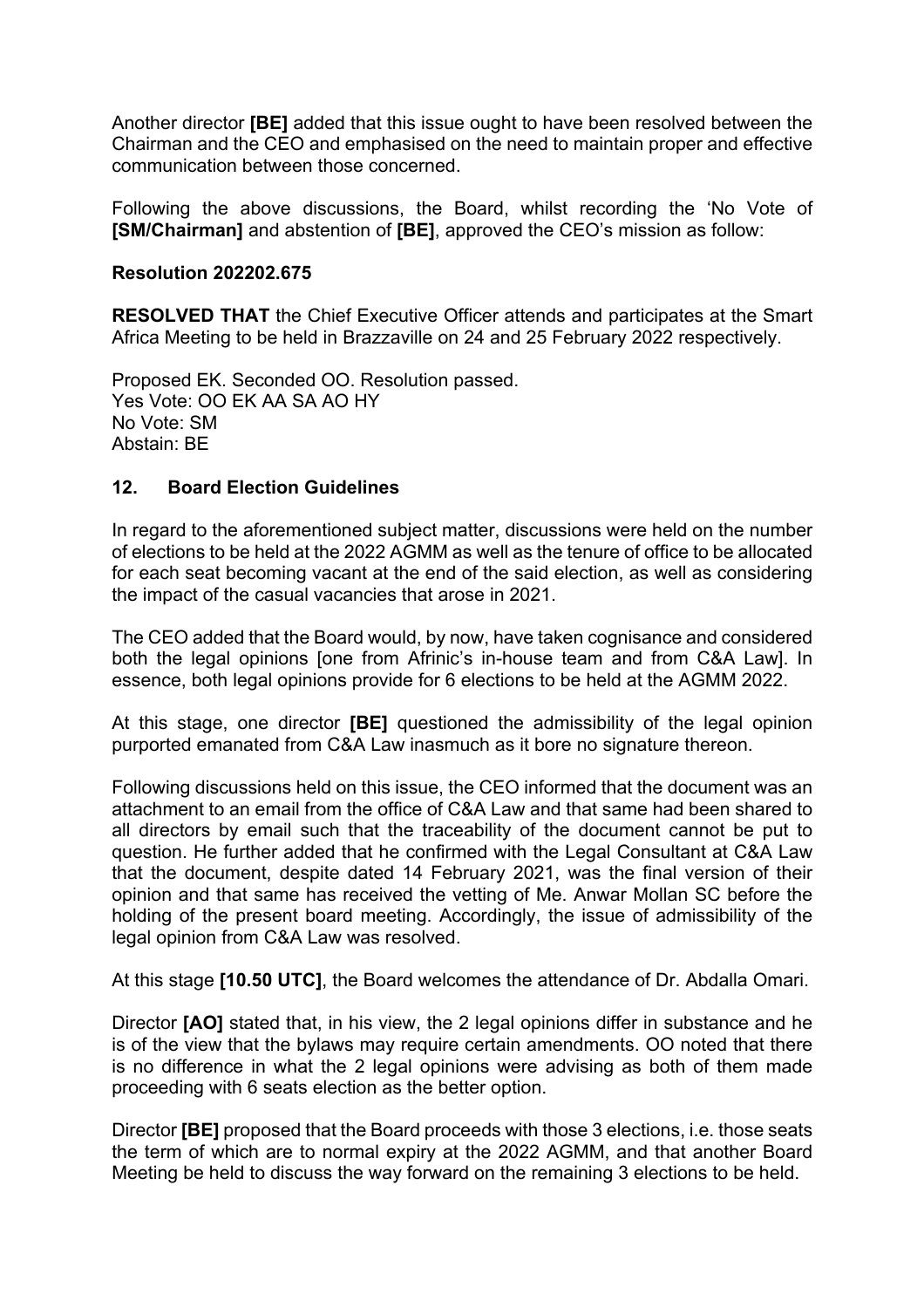Following a long discussion on this issue, the CEO reminded the members that, couple of hours before the meeting, he circulated a proposal in writing to all directors wherein he proposed that 6 elections be held as per legal advice received. However, in order to maintain the sequence in the elections, the said paper also proposed, as an exceptional and transitional measure, a reduced term for three of the seats (i.e. seat # 4,5 and 6) as well as a proposal for amending article 13.14 of the bylaws at the next AGMM in order to remedy this situation. He also added that should the Board not be agreeable with his 2 propositions stipulated in his board paper, that paper also included an option, inter-alia, to convene a Special General Members Meeting for the purpose of amending the necessary provisions of the bylaws before organising the normal Annual General Members Meeting with the prescribed delay.

After considering the paper submitted by the CEO, one director [OO] moved for a resolution as follows:

*WHEREAS the board has taken note of the 2 legal opinions submitted to it regarding the issue of elections and filing of casual vacancies, during the forthcoming AGMM June 2022.*

# *TO RESOLVE THAT:*

*In order to bring back the sequential tenure of office of directors as well as to ensure continuity of business, six (6) elections be held at the 2022 elections as follows:*

### *Normal elections arising at the 2022 AGMM:*

| North Africa<br>ending 2025            | ending June 2022                       | Allow normal 3 years term |
|----------------------------------------|----------------------------------------|---------------------------|
| <b>West Africa</b><br>term ending 2025 | ending June 2022                       | Allow normal 3 years      |
| ending 2025                            | Non-regional (seat 7) ending June 2022 | Allow normal 3 years term |

*Exceptionally for the purposes of reconciling articles 13.5, 13.6 and 13.7 of the bylaws:*

| to<br>2023 | <b>Central Africa</b>      | [vacant]         | Allow 1 year term ending 2023<br>be aligned with the Indian<br>Ocean's seat ending June |
|------------|----------------------------|------------------|-----------------------------------------------------------------------------------------|
|            | East Africa<br>ending 2024 | ending June 2022 | Allow 2 years term                                                                      |
|            | Southern Africa            | ending June 2022 | Provide 2 years term ending<br>2024                                                     |

*TO FURTHER RESOLVE THAT: The Election Guidelines be amended accordingly.*

**The above proposed resolution was seconded by director [AA]. However, that motion failed in terms of the following roll call voting pattern:** Yes Vote: O.O, HY, E.K, A.A,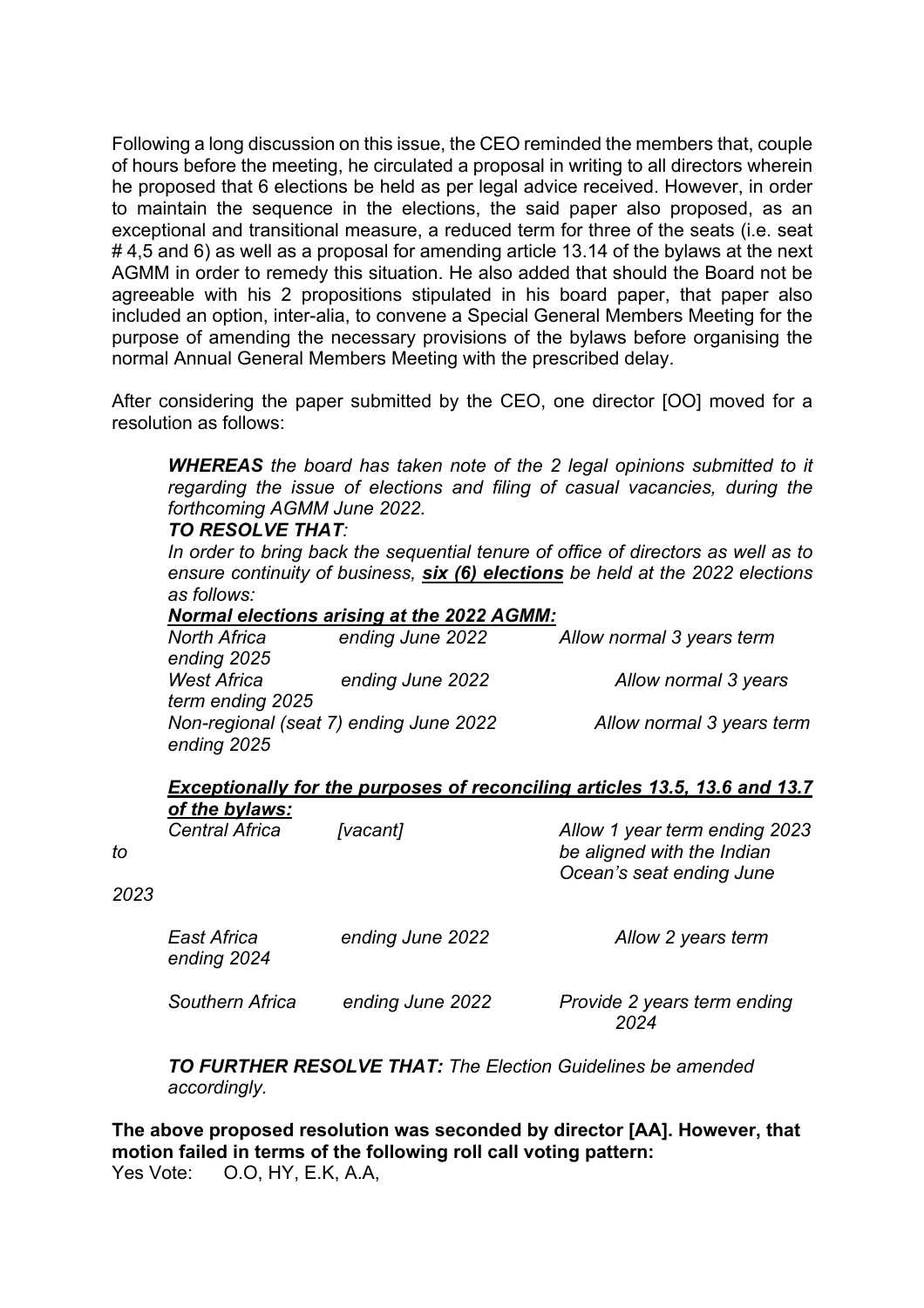No Vote: A.O, B.E, S.A, S.M Abstain: None

Whilst the discussion pursued on the subject matter, one director **[OO]** stated that amending the bylaws is not an issue if the normal procedure is fully complied with, including the need for community consultation. All agreed.

As a result of the above, the Board agreed, in principle, with the idea of convening a Special General Board Meeting although the same requires further reflection and discussion.

At this stage **[13.53 hrs UTC]**, and upon a motion by director **[HY]** and seconded by director **[AA]**, the meeting has been adjourned to **02 March 2022 at 09.00 UTC**.

The Chair adjourned the meeting at 13:53 UTC and to be continued on Wednesday 02 March 2022 at 09:00 UTC. Proposed HY. Seconded AA.

+++++++++++

# **B. MEETING DATED 2 MARCH 2022**

# **MINUTES OF THE BOARD MEETING [ CONTINUATION ] HELD ON 2 MARCH 2022 AT 09:00 UTC VIA ONLINE CONFERENCING SYSTEM**

#### **Present:**

| Mr S.Moonesamy (SM)       | Member |
|---------------------------|--------|
| Prof Habib Youssef (HY)   | Member |
| Dr Adewale Adedokun (AA)  | Member |
| Mr Silvio Almada          | Member |
| Dr Abdalla Omari (AO)     | Member |
| Mr Benjamin Eshun (BE)    | Member |
| Mr Oluwaseun Ojedeji (OO) | Member |
| Mr Eddy Kayihura (EK)     | Member |

Indian Ocean Northern Africa Western Africa Southern Africa Eastern Africa Non-Geographical Non Geographical Chief Executive Officer

# **In Attendance:**

| Me Ashok Radhakisoon | Legal Counsel                     |
|----------------------|-----------------------------------|
| Mrs Guylaine Laiyra  | <b>Senior Executive Assistant</b> |

# **AGENDA CTD**

11. Board Elections Guidelines

- 12. Delegation of Authority
- 13. A.O.B.
- 13.1 Meeting with the Council of Elders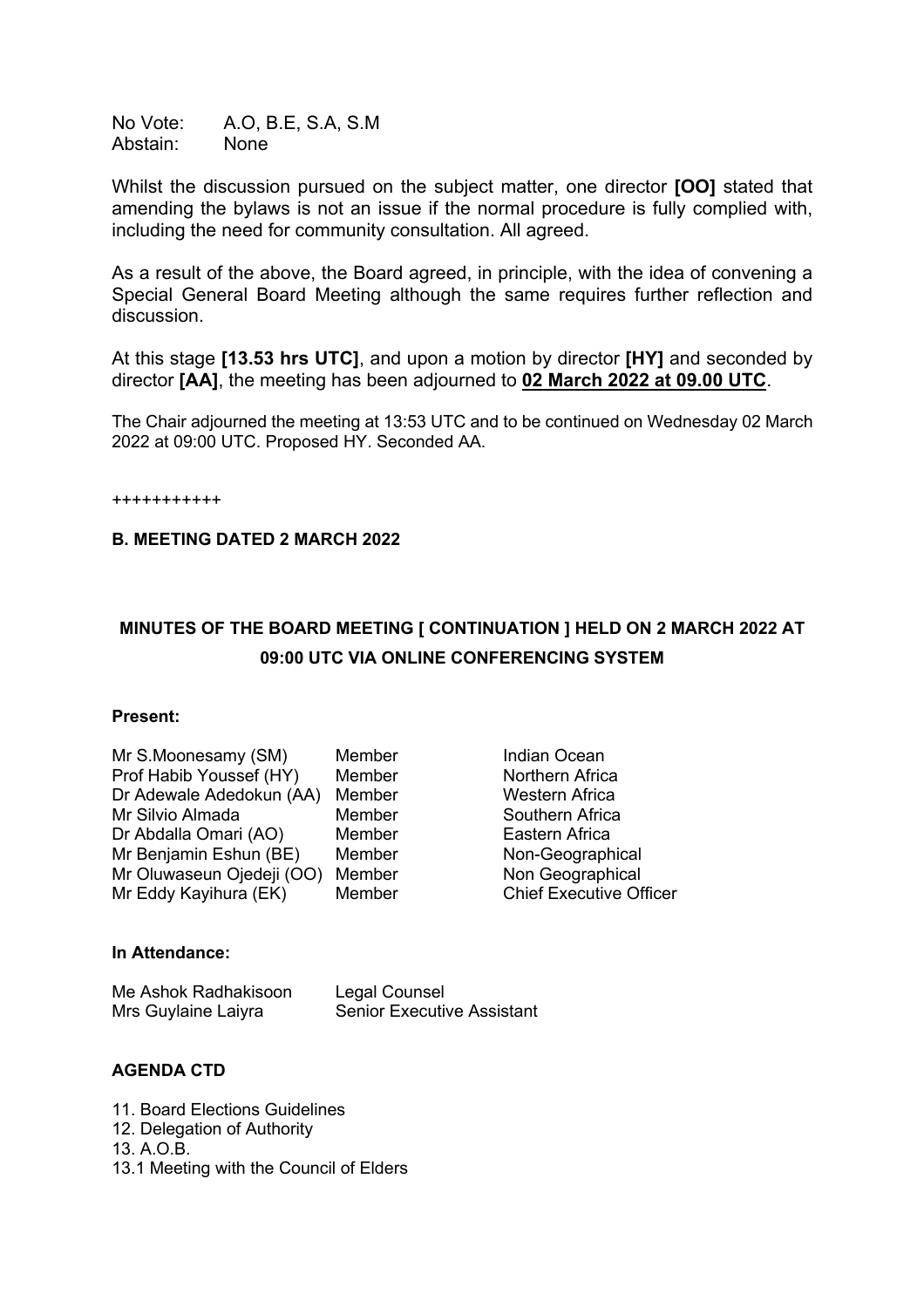13.2 AFRINIC ID Verification

# **BUSINESS OF THE DAY**

The Chairman welcomed the members present and opened the meeting at 09:00 UTC.

A roll call was carried out to confirm quorum.

## **11. Board Elections Guidelines**

The Chair opened the floor for discussion on the Election Guidelines and on the number of seats that should be opened for election in June 2022.

After discussion, the Board resolved as follows;

### **Resolution 202202.676**

WHEREAS Art.13.5 of the Bylaws provides an elected Director to have a tenure of 3 years; WHEREAS the Board passed resolution no. 202009.568 to give the tenure of the Board Seat 6 (Eastern Africa) a two-year term in 21 September 2020;

RESOLVED to reconcile the two years by extending the term of the incumbent of Board Seat 6 (Eastern Africa) with one additional year in order to comply with Art 13.5 of the Bylaws.

Proposed BE. Seconded HY. Resolution passed Roll call Vote Yes VOTE: AO BE HY SA SM No VOTE: OO AA EK

Board member OO noted that what the Board had just done is what he considers to be a coup and that he has no apology for making that statement. He said that it's totally against the internal and external legal advice received by the Board. He noted that he was surprised the Board could get to this level of extending tenure of a sitting Board member arbitrarily without recourse to members.

A member BE noted the two legal opinions were not the same. He was of the view that the Board could face a quorum problem for the ensuring Board meeting after the AGMM if a majority of members stood for elections simultaneously.

A member OO, was of the opinion that the Board had faced such a scenario earlier regarding a majority of Board Members going for elections at the same time and no problem regarding a quorum was thereafter encountered.

#### **Resolution 202202.677**

WHEREAS Articles 13.6 & 13.7 of the Bylaws provide a sequence in which the various regions come up for election at the AGMM;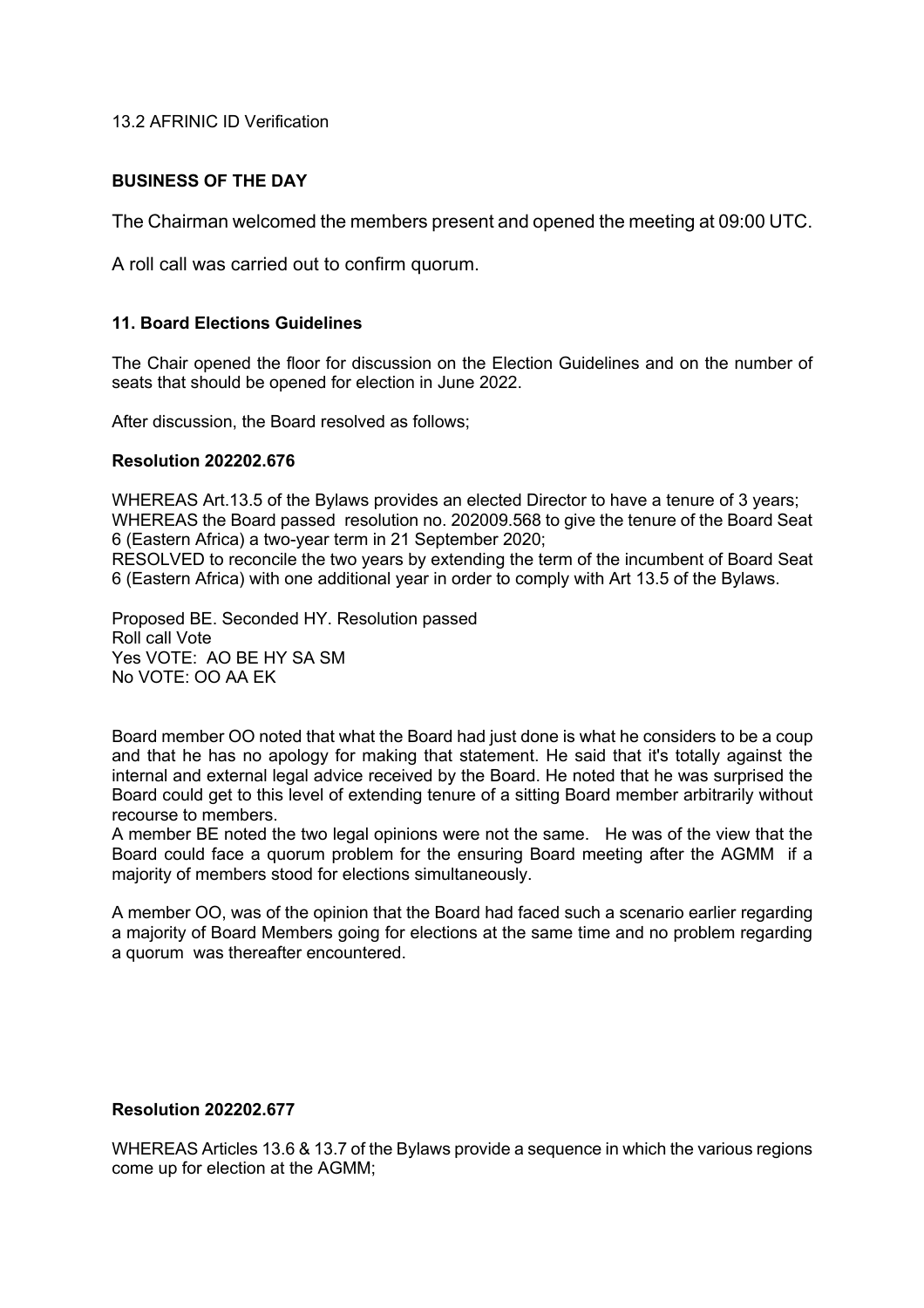WHEREAS there are 2 seats (Casually filled) which are to become vacant at the time of the AGMM2022 for a tenure of 3 years;

WHEREAS this will lead to a breach of the election sequence principle;

RESOLVED to request the Governance Committee to undertake a Bylaws amendment exercise to address this situation and recommend workable solutions by end of April 2022.

Proposed BE. Seconded. AO Resolution passed. Roll call vote YES Vote: BE AO SA HY SM NO Vote: none Abstain: OO EK

### **Resolution 202202.678**

WHEREAS the Board has reviewed the AFRINIC Election Process and Guidelines; RESOLVED to adopt the new Election Process and Guidelines as amended.

Proposed HY. Seconded A. Resolution passed. Roll call vote YES Vote: BE AO SM HY NO Vote: none ABSTAIN: OO EK AA

With regards to the conduct of the elections, the Board decided to launch the call for volunteers in order to constitute the Nomination Committee 2022.

**Action Item 202203.01:** The CEO to launch the call for expression of interest for the Nomination Committee 2022 for a period of 2 weeks.

**Action Item 202203.02:** The CEO to publish the Election process and Guidelines by Thursday 3 March 2022.

The Board agreed that a Company Secretary should be recruited for supporting the Board in the exercise of its functions.

#### **12. Delegation of Authority**

The Finance Committee recommended that the Delegation of Authority be amended with regards to the international travel of the CEO.

#### **Resolution 202203.681**

WHEREAS the current delegation of authority requires the approval of the Board Chairperson / Vice-Chairperson; RESOLVED that the international travel of the CEO for official engagements within Board approved CEO Travel Plan, be modified to notification to the Board.

Proposed AA. Seconded EK. resolution passed Roll call vote Yes Vote: EK AA OO HY No Vote: BE SM AO Abstain: SA